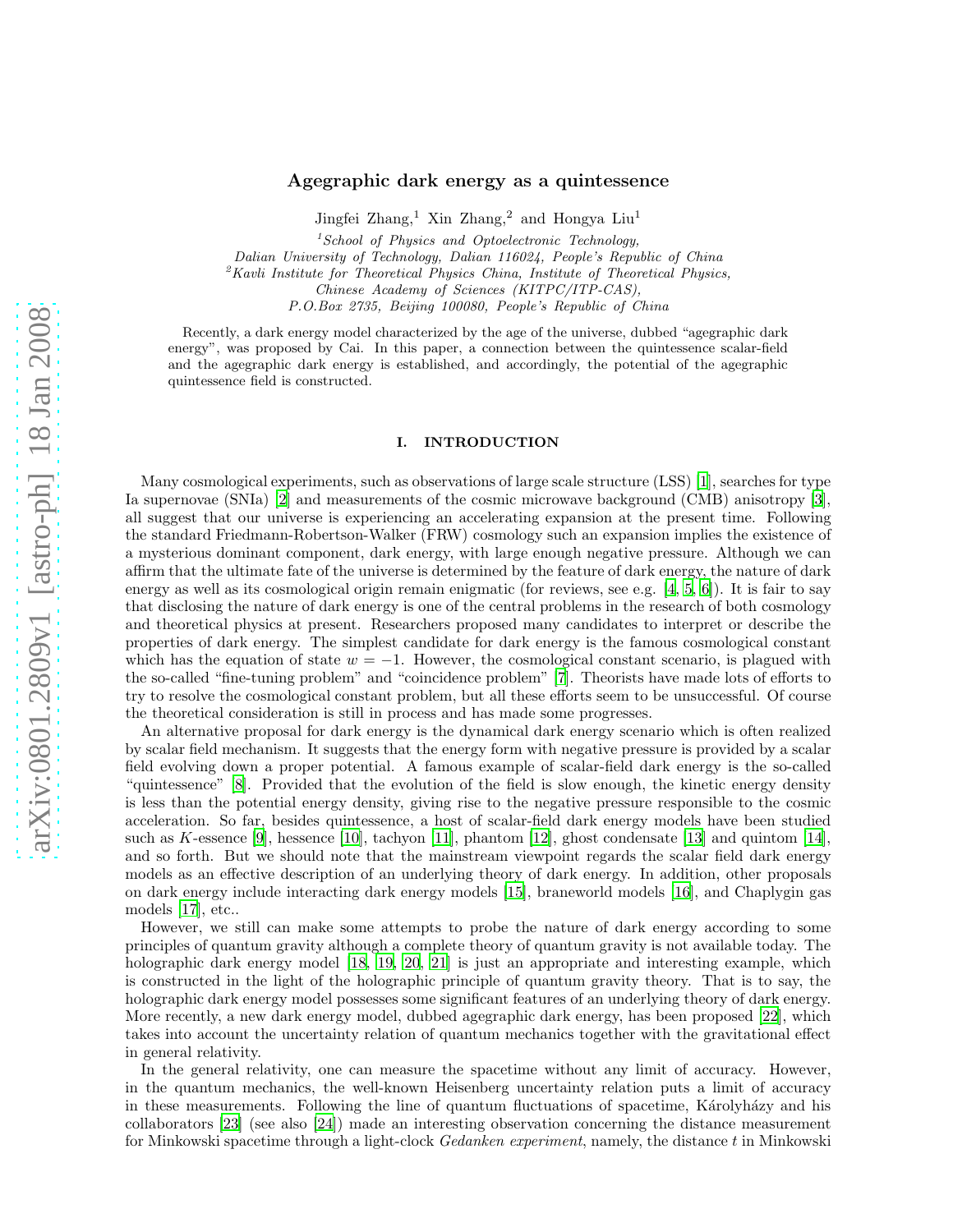spacetime cannot be known to a better accuracy than

<span id="page-1-0"></span>
$$
\delta t = \lambda t_p^{2/3} t^{1/3} \tag{1}
$$

where  $\lambda$  is a dimensionless constant of order unity. We use the units  $\hbar = c = k_B = 1$  throughout this paper. Thus, one can use the terms like length and time interchangeably, whereas  $l_p = t_p = 1/m_p$  with  $l_p$ ,  $t_p$  and  $m_p$  being the reduced Planck length, time and mass respectively.

The Karolyhazy relation [\(1\)](#page-1-0) together with the time-energy uncertainty relation enables one to estimate a quantum energy density of the metric fluctuations of Minkowski spacetime [\[24](#page-7-14), [25](#page-7-15)]. Following [\[24,](#page-7-14) [25\]](#page-7-15), with respect to the Eq. [\(1\)](#page-1-0) a length scale t can be known with a maximum precision  $\delta t$  determining thereby a minimal detectable cell  $\delta t^3 \sim t_p^2 t$  over a spatial region  $t^3$ . Such a cell represents a minimal detectable unit of spacetime over a given length scale  $t$ . If the age of the Minkowski spacetime is  $t$ , then over a spatial region with linear size  $t$  (determining the maximal observable patch) there exists a minimal cell  $\delta t^3$  the energy of which due to time-energy uncertainty relation can not be smaller than [\[24](#page-7-14), [25](#page-7-15)]

$$
E_{\delta t^3} \sim t^{-1} \tag{2}
$$

Therefore, the energy density of metric fluctuations of Minkowski spacetime is given by [\[24,](#page-7-14) [25](#page-7-15)]

<span id="page-1-1"></span>
$$
\rho_q \sim \frac{E_{\delta t^3}}{\delta t^3} \sim \frac{1}{t_p^2 t^2} \sim \frac{m_p^2}{t^2} \ . \tag{3}
$$

In  $[25]$  (see also  $[22]$ ), it is noticed that the Karolyhazy relation [\(1\)](#page-1-0) naturally obeys the holographic black hole entropy bound. In fact, the holographic dark energy [\[18\]](#page-7-8) also stems from the the idea of holographic black hole entropy bound. It is worth noting that the form of energy density Eq. [\(3\)](#page-1-1) is similar to the one of holographic dark energy [\[18](#page-7-8)], i.e.,  $\rho_{\Lambda} \sim l_p^{-2} l^{-2}$ . The similarity between  $\rho_q$  and  $\rho_{\Lambda}$ might reveal some universal features of quantum gravity, although they arise from different ways. But, the agegraphic dark energy model avoids the causality problem which exists in the holographic dark energy models. For extensive studies on agegraphic dark energy, see [\[26](#page-7-16), [27](#page-7-17), [28](#page-7-18), [29](#page-7-19), [30,](#page-7-20) [31\]](#page-7-21).

By far, hundreds of dark energy models have been constructed. However, it is hard to say that we are close to the Grail of revealing the nature of dark energy (that almost means we can understand the quantum gravity well). Although going along the holographic principle of quantum gravity may provide a hopeful way towards the aim, it is hard to believe that the physical foundation of agegraphic dark energy is convincing enough. Actually, it is fair to say that almost all dynamical dark energy models are settled at the phenomenological level, neither holographic dark energy model nor agegraphic dark energy model is exception.

Though, under such circumstances, the models of holographic and agegraphic dark energy, to some extent, still have some advantage comparing to other dynamical dark energy models because at least they are built according to some fundamental principle—holographic principle—in quantum gravity. We thus may as well view that this class of models possesses some features of an underlying theory of dark energy. Now, we are interested in that if we assume the agegraphic dark energy scenario as the underlying theory of dark energy, how the low-energy effective scalar-field model can be used to describe it. In this direction, we can establish a correspondence between the agegraphic dark energy and quintessence scalar field, and describe agegraphic dark energy in this case effectively by making use of quintessence. We refer to this case as "agegraphic quintessence". The quintessence potential  $V(\phi)$  can be reconstructed from supernova observational data [\[32,](#page-7-22) [33](#page-7-23)]. In addition, from some specific parametrization forms of the equation of state  $w(z)$ , one can also reconstruct the quintessence potential  $V(\phi)$  [\[34\]](#page-8-0). The reconstruction method can also be generalized to scalar-tensor theories [\[35](#page-8-1)],  $f(R)$  gravity [\[36](#page-8-2)], a dark energy fluid with viscosity terms [\[37\]](#page-8-3), and also the generalized ghost condensate model [\[38\]](#page-8-4). For a reconstruction program for a very general scalar-field Lagrangian density see [\[39\]](#page-8-5). For the scalar-field effective description of the holographic dark energy see [\[40\]](#page-8-6). In this paper, we shall reconstruct the quintessence potential and the dynamics of the scalar field in the light of the agegraphic dark energy.

In the next section, we briefly review the original agegraphic dark energy model proposed in [\[22\]](#page-7-12) and the new agegraphic dark energy model proposed in [\[29](#page-7-19)]. In Sec. [III,](#page-3-0) we establish the correspondence between the agegraphic dark energy and the quintessence. The quintessence potential and the dynamics of the scalar field are also constructed in the light of the agegraphic dark energy. Conclusion is given in Sec. [IV.](#page-5-0)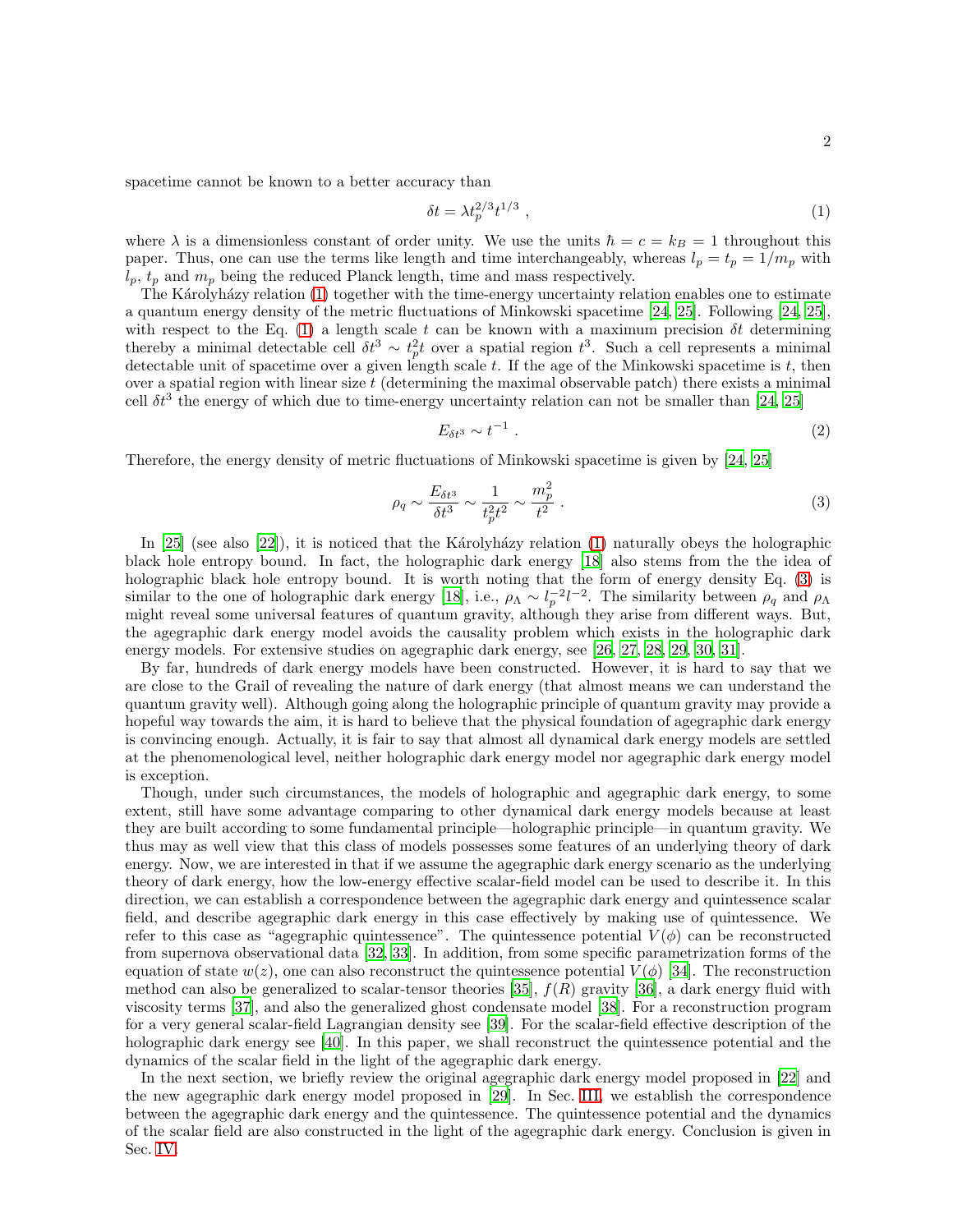# II. AGEGRAPHIC DARK ENERGY MODELS

# A. Model 1: the original agegraphic dark energy model

Based on the energy density [\(3\)](#page-1-1), a so-called agegraphic dark energy model was proposed in [\[22](#page-7-12)]. There, as the most natural choice, the time scale  $t$  in Eq.  $(3)$  is chosen to be the age of the universe

$$
T = \int_0^a \frac{da}{Ha},\tag{4}
$$

where a is the scale factor of our universe;  $H \equiv \dot{a}/a$  is the Hubble parameter; a dot denotes the derivative with respect to cosmic time. Thus, the energy density of the agegraphic dark energy is given by [\[22\]](#page-7-12)

<span id="page-2-0"></span>
$$
\rho_q = \frac{3n^2m_p^2}{T^2},\tag{5}
$$

where the numerical factor  $3n^2$  is introduced to parameterize some uncertainties, such as the species of quantum fields in the universe, the effect of curved spacetime (since the energy density is derived for Minkowski spacetime), and so on. Obviously, since the present age of the universe  $T_0 \sim H_0^{-1}$  (the subscript "0" indicates the present value of the corresponding quantity; we set  $a_0 = 1$ ), the present energy density of the agegraphic dark energy explicitly meets the observed value naturally, provided that the numerical factor  $n$  is of order unity. In addition, by choosing the age of the universe rather than the future event horizon as the length measure, the drawback concerning causality in the holographic dark energy model [\[18\]](#page-7-8) does not exist in the agegraphic dark energy model [\[22](#page-7-12)].

If we consider a flat Friedmann-Robertson-Walker (FRW) universe containing agegraphic dark energy and pressureless matter, the corresponding Friedmann equation reads

<span id="page-2-1"></span>
$$
H^{2} = \frac{1}{3m_{p}^{2}} \left( \rho_{m} + \rho_{q} \right). \tag{6}
$$

or equivalently,

<span id="page-2-4"></span>
$$
E(z) \equiv \frac{H(z)}{H_0} = \left(\frac{\Omega_{\rm m0}(1+z)^3}{1-\Omega_{\rm q}}\right)^{1/2},\tag{7}
$$

where  $z = (1/a) - 1$  is the redshift of the universe. It is convenient to introduce the fractional energy densities  $\Omega_i \equiv \rho_i/(3m_p^2 H^2)$  for  $i = m$  and q. From Eq. [\(5\)](#page-2-0), it is easy to find

<span id="page-2-2"></span>
$$
\Omega_q = \frac{n^2}{H^2 T^2},\tag{8}
$$

whereas  $\Omega_m = 1 - \Omega_q$  from Eq. [\(6\)](#page-2-1). By using Eqs. [\(5\)](#page-2-0)—[\(8\)](#page-2-2) and the energy conservation equation  $\dot{\rho}_m + 3H\rho_m = 0$ , we obtain the equation of motion for  $\Omega_q$  as [\[22](#page-7-12)]

<span id="page-2-3"></span>
$$
\Omega_q' = \Omega_q \left( 1 - \Omega_q \right) \left( 3 - \frac{2}{n} \sqrt{\Omega_q} \right),\tag{9}
$$

where a prime denotes the derivative with respect to  $N \equiv \ln a$ . Obviously, Eq. [\(9\)](#page-2-3) can be rewritten as

<span id="page-2-5"></span>
$$
\frac{d\Omega_q}{dz} = -(1+z)^{-1}\Omega_q (1-\Omega_q) \left(3 - \frac{2}{n}\sqrt{\Omega_q}\right). \tag{10}
$$

From the energy conservation equation  $\dot{\rho}_q + 3H(\rho_q + p_q) = 0$ , as well as Eqs. [\(5\)](#page-2-0) and [\(8\)](#page-2-2), it is easy to find that the equation-of-state parameter (EoS) of the agegraphic dark energy  $w_q \equiv p_q/\rho_q$  is given by [\[22\]](#page-7-12)

<span id="page-2-6"></span>
$$
w_q = -1 + \frac{2}{3n} \sqrt{\Omega_q}.\tag{11}
$$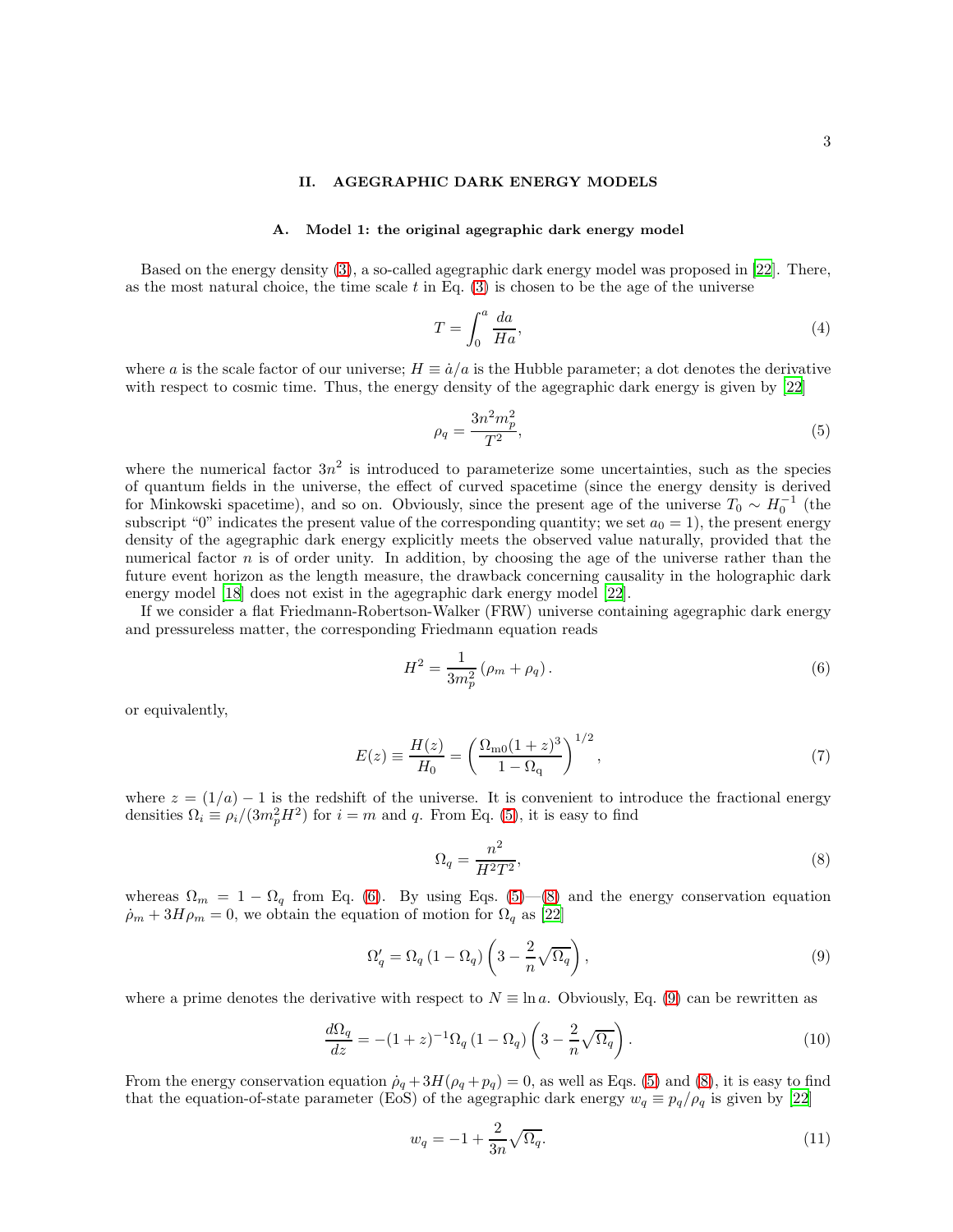### B. Model 2: the new model of agegraphic dark energy

By choosing the time scale to be the conformal time  $\eta$ , Wei and Cai proposed a new agegraphic dark energy model [\[29\]](#page-7-19), the new energy density of the agegraphic dark energy reads

<span id="page-3-1"></span>
$$
\rho_q = \frac{3n^2m_p^2}{\eta^2},\tag{12}
$$

where the conformal time

<span id="page-3-2"></span>
$$
\eta \equiv \int \frac{dt}{a} = \int \frac{da}{a^2 H}.\tag{13}
$$

The corresponding fractional energy density is given by

<span id="page-3-4"></span>
$$
\Omega_q = \frac{n^2}{H^2 \eta^2}.\tag{14}
$$

We consider a flat FRW universe containing the new agegraphic dark energy and pressureless matter. By using Eqs. [\(6\)](#page-2-1), [\(12\)](#page-3-1), [\(13\)](#page-3-2) and the energy conservation equation  $\dot{\rho}_m + 3H\rho_m = 0$ , we find that the equation of motion for  $\Omega_q$  is given by

<span id="page-3-3"></span>
$$
\frac{d\Omega_q}{da} = \frac{\Omega_q}{a} \left( 1 - \Omega_q \right) \left( 3 - \frac{2}{n} \frac{\sqrt{\Omega_q}}{a} \right). \tag{15}
$$

Apparently, Eq. [\(15\)](#page-3-3) can also be rewritten as

<span id="page-3-5"></span>
$$
\frac{d\Omega_q}{dz} = -\Omega_q (1 - \Omega_q) \left( 3(1+z)^{-1} - \frac{2}{n} \sqrt{\Omega_q} \right). \tag{16}
$$

From the energy conservation equation  $\dot{\rho}_q + 3H(\rho_q + p_q) = 0$ , as well as Eqs. [\(12\)](#page-3-1) and [\(14\)](#page-3-4), it is easy to find that the EoS of the new agegraphic dark energy,  $w_q \equiv p_q/\rho_q$ , is given by

<span id="page-3-6"></span>
$$
w_q = -1 + \frac{2}{3n}(1+z)\sqrt{\Omega_q} \ . \tag{17}
$$

In order to compare the behaviors of the two agegraphic dark energy models, we plot the evolution curves of w in Fig.1 for the two models with different parameter n. It is easy to see that the behavior of the new agegraphic dark energy is very different from the original agegraphic energy model. For model 1, the EoS has a "thawing" feature. At earlier time where  $\Omega_q \to 0$ , one has  $w_q \to -1$ . Namely, the dark energy behaves like a cosmological constant at earlier time. At later time where  $\Omega_q \to 1$ , the EoS goes to  $w_q = -1 + \frac{2}{3n}$ . Therefore the fate of our universe is a forever accelerated expansion with a power-law form in this dark energy model [\[22](#page-7-12)]. While for model 2, the EoS has a "freezing" feature, i.e., in the late time  $w_q \to -1$  when  $a \to \infty$ , it mimics a cosmological constant regardless of the value of n.

# <span id="page-3-0"></span>III. RECONSTRUCTING AGEGRAPHIC QUINTESSENCE

In this section, we will construct the agegraphic quintessence models, connecting the quintessence scalar-field with the agegraphic dark energy.

The quintessence scalar field  $\phi$  evolves in its potential  $V(\phi)$  and seeks to roll towards the minimum of the potential, according to the Klein-Gordon equation  $\ddot{\phi} + 3H\dot{\phi} = -dV/d\phi$ . The rate of evolution is driven by the slope of the potential and damped by the cosmic expansion through the Hubble parameter H. The energy density and pressure are  $\rho_{\phi} = \dot{\phi}^2/2 + V$ ,  $p_{\phi} = \dot{\phi}^2/2 - V$ , so that the equation of state of quintessence  $w_{\phi} = p_{\phi}/\rho_{\phi}$  evolves in a region of  $-1 < w_{\phi} < 1$ . Usually, for making the universe's expansion accelerate, it should be required that  $w_{\phi}$  must satisfy  $w_{\phi} < -1/3$ . Obviously, both model 1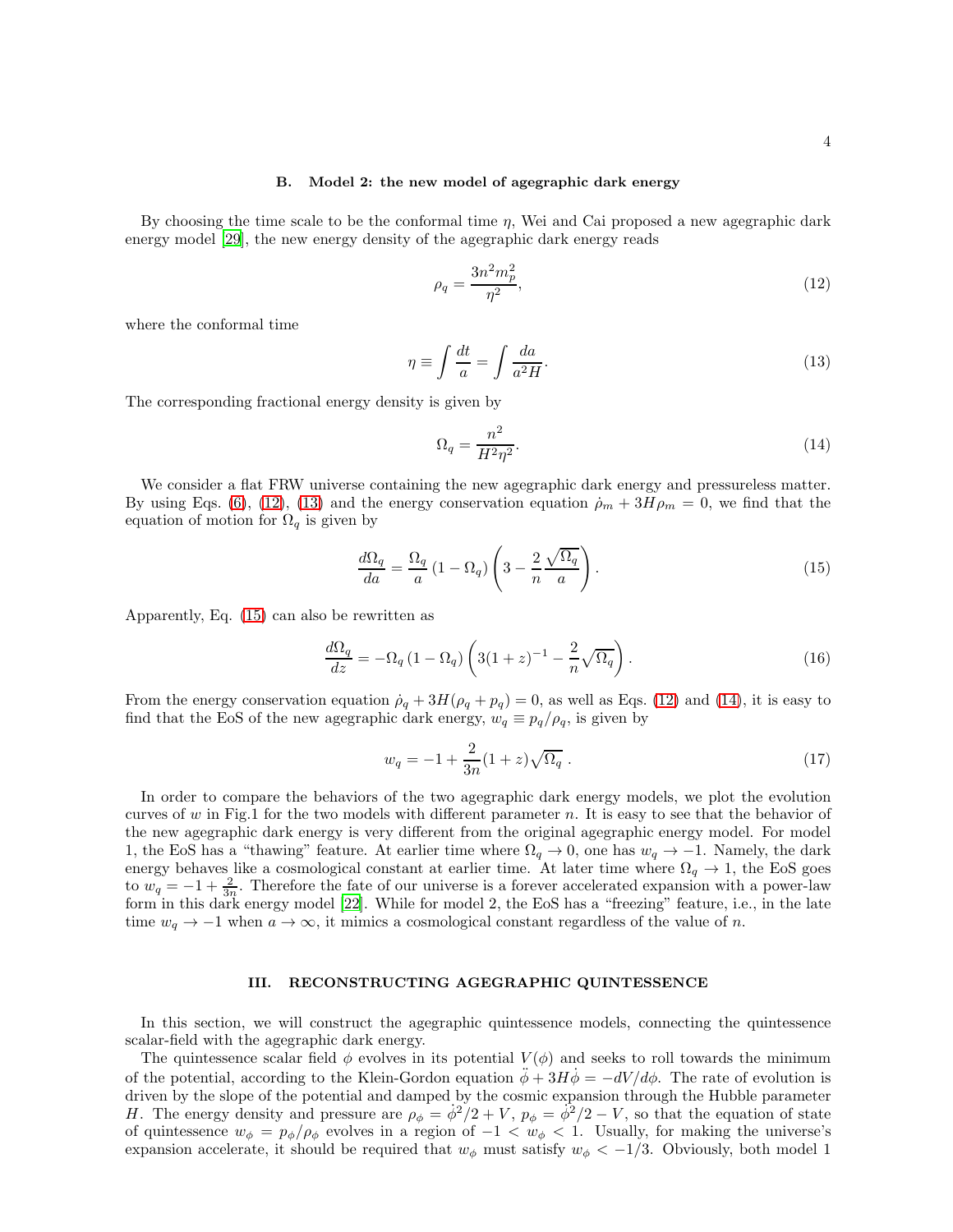

FIG. 1: The evolution of  $w_q$  for model 1 and model 2 with different model parameter n.



<span id="page-4-0"></span>FIG. 2: The reconstruction of the potential for the agegraphic quintessence where  $\phi$  is in unit of  $m_p$  and  $V(\phi)$  in  $\rho_{\rm c0}$ . We take here  $\Omega_{\rm m0} = 0.28$ .

and model 2 can be described by the quintessence. We establish a correspondence between the agegraphic dark energy and quintessence scalar field, and describe agegraphic dark energy effectively by making use of quintessence. We refer to this case as "agegraphic quintessence".

Now we are focussing on the reconstruction of the agegraphic quintessence. We shall reconstruct the quintessence potential and the dynamics of the scalar field in the light of the agegraphic dark energy with  $n \geq 1$ . According to the forms of quintessence energy density and pressure, one can easily derive the scalar potential and kinetic energy term as

$$
\frac{V(\phi)}{\rho_{c0}} = \frac{1}{2}(1 - w_{\phi})\Omega_{\phi}E^{2},
$$
\n(18)

$$
\frac{\dot{\phi}^2}{\rho_{\rm c0}} = (1 + w_{\phi})\Omega_{\phi}E^2,\tag{19}
$$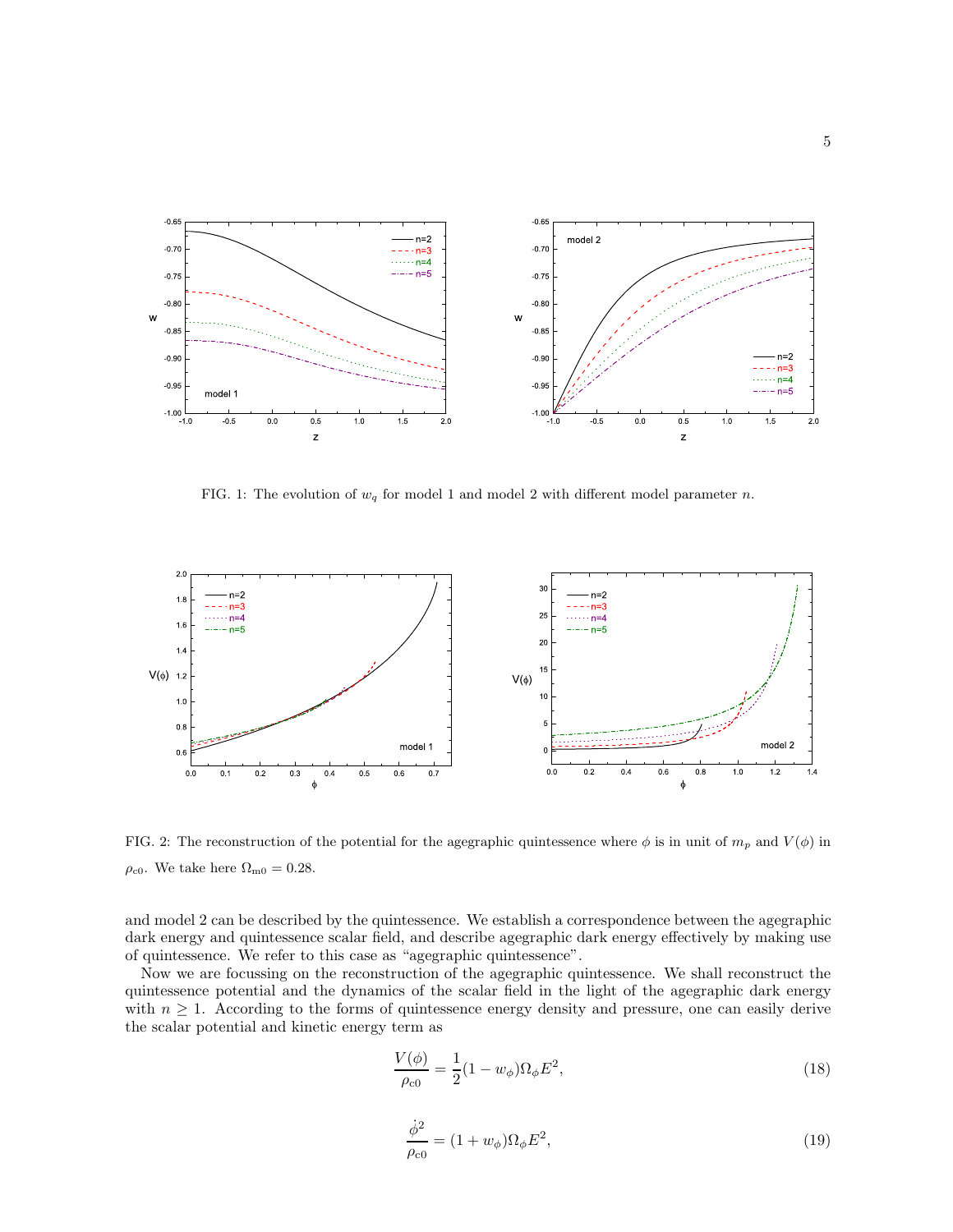

<span id="page-5-3"></span>FIG. 3: The revolution of the scalar-field  $\phi(z)$  for the agegraphic quintessence, where  $\phi$  is in unit of  $m_p$ . We take here  $\Omega_{\rm m0} = 0.28$ .

where  $\rho_{c0} = 3m_p^2 H_0^2$  is today's critical density of the universe. If we establish the correspondence between the agegraphic dark energy with  $n \geq 1$  and quintessence scalar field, then E,  $\Omega_{\phi}$  and  $w_{\phi}$  are given by Eqs.  $(7)$ ,  $(10)$  and  $(11)$  for model 1, while by Eqs.  $(7)$ ,  $(16)$  and  $(17)$  for model 2. Furthermore, the derivative of the scalar field  $\phi$  with respect to the redshift z can be given by

<span id="page-5-1"></span>
$$
\frac{d\phi}{dz} = \pm \frac{m_{\rm p}\sqrt{3(1+w_{\phi})\Omega_{\phi}}}{1+z},\tag{20}
$$

where the sign is actually arbitrary since it can be changed by a redefinition of the field,  $\phi \rightarrow -\phi$ . Consequently, we can easily obtain the evolutionary form of the field

<span id="page-5-2"></span>
$$
\phi(z) = \int_{0}^{z} \frac{d\phi}{dz} dz,
$$
\n(21)

by fixing the field amplitude at the present epoch  $(z = 0)$  to be zero,  $\phi(0) = 0$ .

The reconstructed quintessence potential  $V(\phi)$  is plotted in figure [2,](#page-4-0) where  $\phi(z)$  is also reconstructed according to Eqs. [\(20\)](#page-5-1) and [\(21\)](#page-5-2), also displayed in figure [3.](#page-5-3) Selected curves are plotted for the cases of  $n = 2, 3, 4$  $n = 2, 3, 4$  $n = 2, 3, 4$  and 5, and the present fractional matter density is chosen to be  $\Omega_{\text{m0}} = 0.28$ . From figures 2 and [3,](#page-5-3) we can see the dynamics of the scalar field explicitly. As suggested in [\[41\]](#page-8-7), quintessence models can be divided into two classes, "thawing" models and "freezing" models. Thawing models depict those scalar fields that evolve from  $w = -1$  but grow less negative with time as  $dw/d\ln a > 0$ ; freezing models, whereas, describe those fields evolve from  $w > -1$ ,  $dw/d\ln a < 0$  to  $w \to -1$ ,  $dw/d\ln a \to 0$ . Roughly, the agegraphic quintessence corresponding to model 1 should be ascribed to the "thawing" model, while the agegraphic quintessence corresponding to model 2 should be ascribed to "freezing" model. As we have seen, the dynamics of the agegraphic quintessence can be explored explicitly by the reconstruction.

## <span id="page-5-0"></span>IV. CONCLUSION

In conclusion, we suggest in this paper a correspondence between the agegraphic dark energy scenario and the quintessence scalar-field model. We adopt the viewpoint that the scalar field models of dark energy are effective theories of an underlying theory of dark energy. A new dark energy model, named as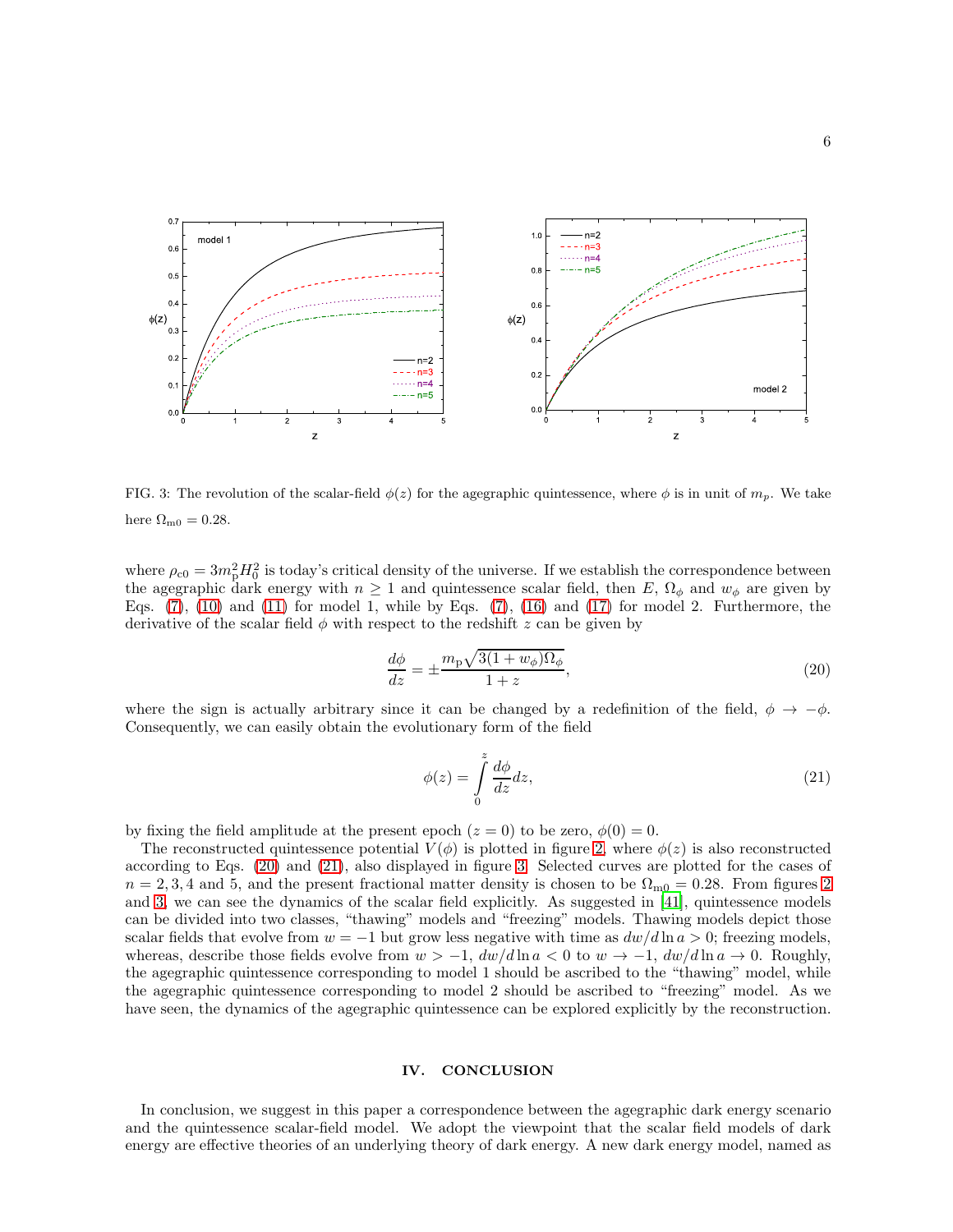"agegraphic dark energy", has been proposed by Cai [\[22](#page-7-12)], based on the Károlyházy uncertainty relation, which arises from the quantum mechanics together with general relativity. Perhaps, one may argue that the agegraphic dark energy lacks convincing physical foundation and the two models with energy densities in Eqs. (5) and (12) considered in this paper are just two types of the phenomenologically parametrized equation of state of dark energy. However, anyway, one should admit that it is an interesting attempt to consider the nature of dark energy based on some combination of quantum mechanics and general relativity.

If we regard the scalar-field model (such as quintessence) as an effective description of such a theory, we should be capable of using the scalar-field model to mimic the evolving behavior of the agegraphic dark energy and reconstructing this scalar-field model according to the evolutionary behavior of agegraphic dark energy. We show that the agegraphic dark energy with  $n \geq 1$  can be described totally by the quintessence in a certain way. A correspondence between the agegraphic dark energy and quintessence has been established, and the potential of the agegraphic quintessence and the dynamics of the field have been reconstructed.

## ACKNOWLEDGMENTS

This work was supported partially by grants from the National Natural Science Foundation of China (No. 10573003 and No. 10705041), the China Postdoctoral Science Foundation (No. 20060400104), the K. C. Wong Education Foundation and the National Basic Research Program of China (No. 2003CB716300).

- <span id="page-6-0"></span>[1] M. Tegmark et al. [SDSS Collaboration], Phys. Rev. D 69, 103501 (2004) [\[astro-ph/0310723\]](http://arxiv.org/abs/astro-ph/0310723); K. Abazajian et al. [SDSS Collaboration], Astron. J. 128, 502 (2004) [\[astro-ph/0403325\]](http://arxiv.org/abs/astro-ph/0403325); K. Abazajian et al. [SDSS Collaboration], Astron. J. 129, 1755 (2005) [\[astro-ph/0410239\]](http://arxiv.org/abs/astro-ph/0410239).
- <span id="page-6-1"></span>[2] A. G. Riess et al. [Supernova Search Team Collaboration], Astron. J. 116, 1009 (1998) [\[astro-ph/9805201\]](http://arxiv.org/abs/astro-ph/9805201); S. Perlmutter et al. [Supernova Cosmology Project Collaboration], Astrophys. J. 517, 565 (1999) [\[astro-ph/9812133\]](http://arxiv.org/abs/astro-ph/9812133).
- <span id="page-6-2"></span>[3] D. N. Spergel et al. [WMAP Collaboration], Astrophys. J. Suppl. 148, 175 (2003) [\[astro-ph/0302209\]](http://arxiv.org/abs/astro-ph/0302209); D. N. Spergel et al., [astro-ph/0603449.](http://arxiv.org/abs/astro-ph/0603449)
- <span id="page-6-3"></span>[4] S. Weinberg, Rev. Mod. Phys. **61**, 1 (1989).
- <span id="page-6-4"></span>[5] S. M. Carroll, Living Rev. Rel. 4, 1 (2001) [\[arXiv:astro-ph/0004075\]](http://arxiv.org/abs/astro-ph/0004075).
- <span id="page-6-5"></span>[6] P. J. E. Peebles and B. Ratra, Rev. Mod. Phys. 75, 559 (2003) [\[arXiv:astro-ph/0207347\]](http://arxiv.org/abs/astro-ph/0207347).
- <span id="page-6-6"></span>[7] T. Padmanabhan, Phys. Rept. 380, 235 (2003) [\[hep-th/0212290\]](http://arxiv.org/abs/hep-th/0212290); S. M. Carroll, [astro-ph/0310342;](http://arxiv.org/abs/astro-ph/0310342) R. Bean, S. Carroll and M. Trodden, [astro-ph/0510059;](http://arxiv.org/abs/astro-ph/0510059) V. Sahni and A. A. Starobinsky, Int. J. Mod. Phys. D 9, 373 (2000) [\[astro-ph/9904398\]](http://arxiv.org/abs/astro-ph/9904398); T. Padmanabhan, Curr. Sci. 88, 1057 (2005) [\[astro-ph/0411044\]](http://arxiv.org/abs/astro-ph/0411044); S. Nobbenhuis, Found. Phys. 36, 613 (2006) [\[gr-qc/0411093\]](http://arxiv.org/abs/gr-qc/0411093); E. J. Copeland, M. Sami and S. Tsujikawa, Int. J. Mod. Phys. D 15, 1753 (2006) [\[hep-th/0603057\]](http://arxiv.org/abs/hep-th/0603057); A. Albrecht et al., [astro-ph/0609591;](http://arxiv.org/abs/astro-ph/0609591) R. Trotta and R. Bower, [astro-ph/0607066;](http://arxiv.org/abs/astro-ph/0607066) M. Kamionkowski, [arXiv:0706.2986](http://arxiv.org/abs/0706.2986) [astro-ph]; B. Ratra and M. S. Vogeley, [arXiv:0706.1565](http://arxiv.org/abs/0706.1565) [astro-ph]; E. V. Linder, [arXiv:0705.4102](http://arxiv.org/abs/0705.4102) [astro-ph]; P. J. Steinhardt, in Critical Problems in Physics, edited by V. L. Fitch and D. R. Marlow (Princeton University Press, Princeton, NJ, 1997).
- <span id="page-6-7"></span>[8] P. J. E. Peebles and B. Ratra, Astrophys. J. 325 L17 (1988); B. Ratra and P. J. E. Peebles, Phys. Rev. D 37 3406 (1988); C. Wetterich, Nucl. Phys. B 302 668 (1988); J. A. Frieman, C. T. Hill, A. Stebbins and I. Waga, Phys. Rev. Lett. 75, 2077 (1995) [\[astro-ph/9505060\]](http://arxiv.org/abs/astro-ph/9505060); M. S. Turner and M. J. White, Phys. Rev. D 56, 4439 (1997) [\[astro-ph/9701138\]](http://arxiv.org/abs/astro-ph/9701138); R. R. Caldwell, R. Dave and P. J. Steinhardt, Phys. Rev. Lett. 80, 1582 (1998) [\[astro-ph/9708069\]](http://arxiv.org/abs/astro-ph/9708069); A. R. Liddle and R. J. Scherrer, Phys. Rev. D 59, 023509 (1999) [\[astro-ph/9809272\]](http://arxiv.org/abs/astro-ph/9809272); I. Zlatev, L. M. Wang and P. J. Steinhardt, Phys. Rev. Lett. 82, 896 (1999) [\[astro-ph/9807002\]](http://arxiv.org/abs/astro-ph/9807002); P. J. Steinhardt, L. M. Wang and I. Zlatev, Phys. Rev. D 59, 123504 (1999) [\[astro-ph/9812313\]](http://arxiv.org/abs/astro-ph/9812313).
- <span id="page-6-8"></span>[9] C. Armendariz-Picon, V. F. Mukhanov and P. J. Steinhardt, Phys. Rev. Lett. 85, 4438 (2000) [\[astro-ph/0004134\]](http://arxiv.org/abs/astro-ph/0004134); C. Armendariz-Picon, V. F. Mukhanov and P. J. Steinhardt, Phys. Rev. D 63, 103510 (2001) [\[astro-ph/0006373\]](http://arxiv.org/abs/astro-ph/0006373).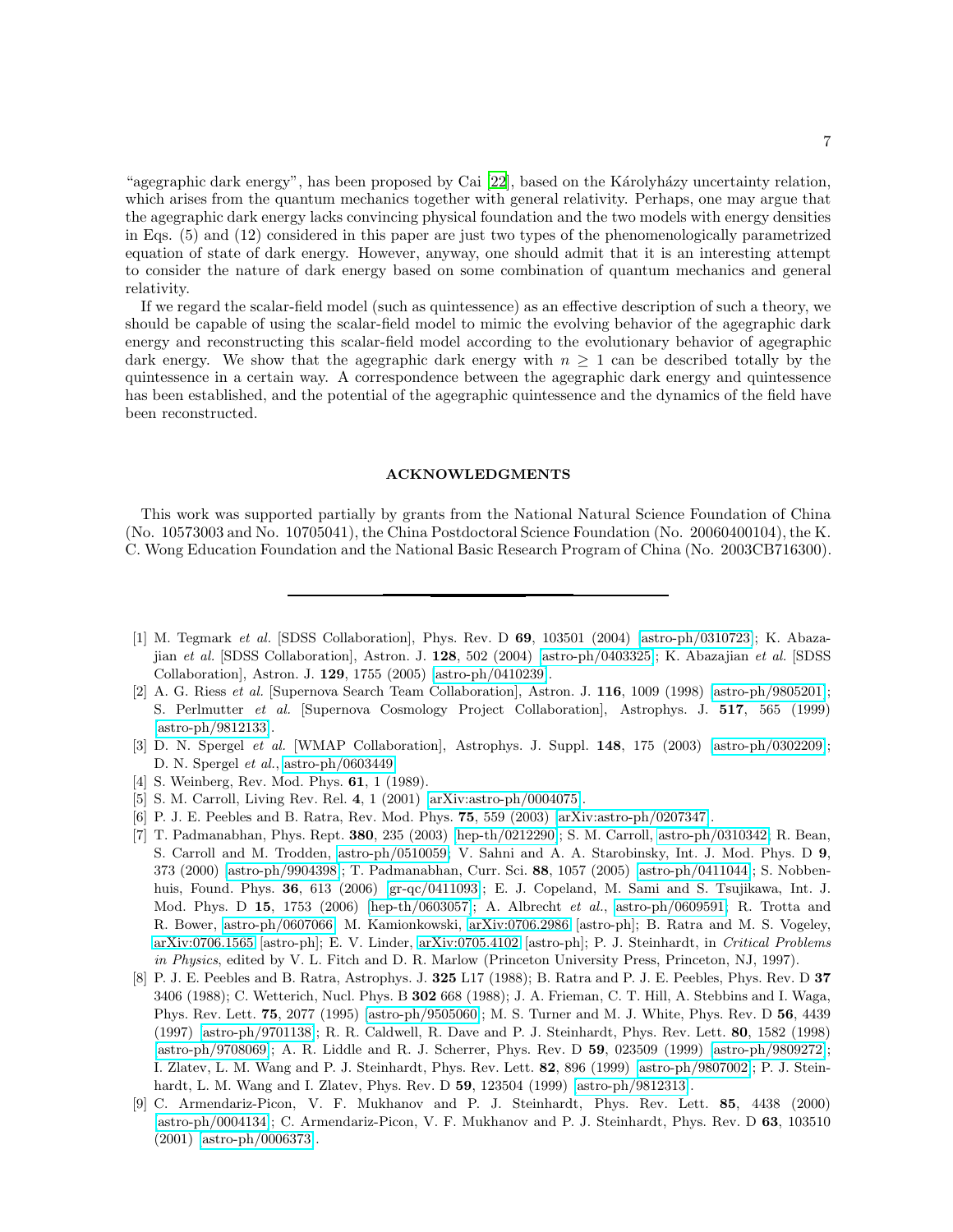- <span id="page-7-0"></span>[10] H. Wei, R. G. Cai and D. F. Zeng, Class. Quant. Grav. 22, 3189 (2005) [\[hep-th/0501160\]](http://arxiv.org/abs/hep-th/0501160); H. Wei and R. G. Cai, Phys. Rev. D 72, 123507 (2005) [\[astro-ph/0509328\]](http://arxiv.org/abs/astro-ph/0509328); M. Alimohammadi and H. Mohseni Sadjadi, Phys. Rev. D 73, 083527 (2006) [\[hep-th/0602268\]](http://arxiv.org/abs/hep-th/0602268); W. Zhao and Y. Zhang, Phys. Rev. D 73, 123509 (2006) [\[astro-ph/0604460\]](http://arxiv.org/abs/astro-ph/0604460); H. Wei, N. N. Tang and S. N. Zhang, Phys. Rev. D 75, 043009 (2007) [\[astro-ph/0612746\]](http://arxiv.org/abs/astro-ph/0612746); H. Wei and S. N. Zhang, [arXiv:0705.4002](http://arxiv.org/abs/0705.4002) [gr-qc]; W. Zhao, [arXiv:0706.2211](http://arxiv.org/abs/0706.2211) [astro-ph].
- <span id="page-7-1"></span>[11] A. Sen, JHEP 0207, 065 (2002) [\[hep-th/0203265\]](http://arxiv.org/abs/hep-th/0203265); T. Padmanabhan, Phys. Rev. D 66, 021301 (2002) [\[hep-th/0204150\]](http://arxiv.org/abs/hep-th/0204150).
- <span id="page-7-2"></span>[12] R. R. Caldwell, Phys. Lett. B 545, 23 (2002) [\[astro-ph/9908168\]](http://arxiv.org/abs/astro-ph/9908168); R. R. Caldwell, M. Kamionkowski and N. N. Weinberg, Phys. Rev. Lett. 91, 071301 (2003) [\[astro-ph/0302506\]](http://arxiv.org/abs/astro-ph/0302506).
- <span id="page-7-3"></span>[13] N. Arkani-Hamed, H. C. Cheng, M. A. Luty and S. Mukohyama, JHEP 0405, 074 (2004) [\[hep-th/0312099\]](http://arxiv.org/abs/hep-th/0312099); S. Mukohyama, JCAP 0610, 011 (2006) [\[hep-th/0607181\]](http://arxiv.org/abs/hep-th/0607181); F. Piazza and S. Tsujikawa, JCAP 0407, 004 (2004) [\[hep-th/0405054\]](http://arxiv.org/abs/hep-th/0405054).
- <span id="page-7-4"></span>[14] B. Feng, X. L. Wang and X. M. Zhang, Phys. Lett. B 607, 35 (2005) [\[astro-ph/0404224\]](http://arxiv.org/abs/astro-ph/0404224); Z. K. Guo, Y. S. Piao, X. M. Zhang and Y. Z. Zhang, Phys. Lett. B 608, 177 (2005) [\[astro-ph/0410654\]](http://arxiv.org/abs/astro-ph/0410654); X. Zhang, Commun. Theor. Phys. 44, 762 (2005).
- <span id="page-7-5"></span>[15] L. Amendola, Phys. Rev. D 62, 043511 (2000) [\[astro-ph/9908023\]](http://arxiv.org/abs/astro-ph/9908023); D. Comelli, M. Pietroni and A. Riotto, Phys. Lett. B 571, 115 (2003) [\[hep-ph/0302080\]](http://arxiv.org/abs/hep-ph/0302080); X. Zhang, Mod. Phys. Lett. A 20, 2575 (2005) [\[astro-ph/0503072\]](http://arxiv.org/abs/astro-ph/0503072); X. Zhang, Phys. Lett. B 611, 1 (2005) [\[astro-ph/0503075\]](http://arxiv.org/abs/astro-ph/0503075).
- <span id="page-7-6"></span>[16] C. Deffayet, G. R. Dvali and G. Gabadadze, Phys. Rev. D 65, 044023 (2002) [\[astro-ph/0105068\]](http://arxiv.org/abs/astro-ph/0105068); V. Sahni and Y. Shtanov, JCAP 0311, 014 (2003) [\[astro-ph/0202346\]](http://arxiv.org/abs/astro-ph/0202346).
- <span id="page-7-7"></span>[17] A. Y. Kamenshchik, U. Moschella and V. Pasquier, Phys. Lett. B 511, 265 (2001) [\[gr-qc/0103004\]](http://arxiv.org/abs/gr-qc/0103004); M. C. Bento, O. Bertolami and A. A. Sen, Phys. Rev. D 66, 043507 (2002) [\[gr-qc/0202064\]](http://arxiv.org/abs/gr-qc/0202064); X. Zhang, F. Q. Wu and J. Zhang, JCAP 0601, 003 (2006) [\[astro-ph/0411221\]](http://arxiv.org/abs/astro-ph/0411221).
- <span id="page-7-8"></span>[18] M. Li, Phys. Lett. B 603, 1 (2004) [\[hep-th/0403127\]](http://arxiv.org/abs/hep-th/0403127); Q. G. Huang and M. Li, JCAP 0408, 013 (2004) [\[astro-ph/0404229\]](http://arxiv.org/abs/astro-ph/0404229); J. Zhang, X. Zhang and H. Liu, Eur. Phys. J. C 52, 693 (2007) [\[arXiv:0708.3121](http://arxiv.org/abs/0708.3121) [hepth]].
- <span id="page-7-9"></span>[19] Q. G. Huang and Y. G. Gong, JCAP 0408, 006 (2004) [\[astro-ph/0403590\]](http://arxiv.org/abs/astro-ph/0403590); X. Zhang and F. Q. Wu, Phys. Rev. D 72, 043524 (2005) [\[astro-ph/0506310\]](http://arxiv.org/abs/astro-ph/0506310); Z. Chang, F. Q. Wu and X. Zhang, Phys. Lett. B 633, 14 (2006) [\[astro-ph/0509531\]](http://arxiv.org/abs/astro-ph/0509531); X. Zhang and F. Q. Wu, Phys. Rev. D 76, 023502 (2007) [\[astro-ph/0701405\]](http://arxiv.org/abs/astro-ph/0701405); H. Wei and S. N. Zhang, Phys. Rev. D 76, 063003 (2007) [\[arXiv:0707.2129](http://arxiv.org/abs/0707.2129) [astro-ph]].
- <span id="page-7-10"></span>[20] A. G. Cohen, D. B. Kaplan and A. E. Nelson, Phys. Rev. Lett. 82, 4971 (1999) [\[hep-th/9803132\]](http://arxiv.org/abs/hep-th/9803132); S. D. H. Hsu, Phys. Lett. B 594, 13 (2004) [\[hep-th/0403052\]](http://arxiv.org/abs/hep-th/0403052); P. Horava and D. Minic, Phys. Rev. Lett. 85, 1610 (2000) [\[hep-th/0001145\]](http://arxiv.org/abs/hep-th/0001145); S. D. Thomas, Phys. Rev. Lett. 89, 081301 (2002).
- <span id="page-7-11"></span>[21] Q. G. Huang and M. Li, JCAP 0503, 001 (2005) [\[hep-th/0410095\]](http://arxiv.org/abs/hep-th/0410095); X. Zhang, Int. J. Mod. Phys. D 14, 1597 (2005) [\[astro-ph/0504586\]](http://arxiv.org/abs/astro-ph/0504586); M. R. Setare, J. Zhang and X. Zhang, JCAP 0703, 007 (2007) [\[gr-qc/0611084\]](http://arxiv.org/abs/gr-qc/0611084); J. Zhang, X. Zhang and H. Liu, Phys. Lett. B 659, 26 (2008) [\[arXiv:0705.4145](http://arxiv.org/abs/0705.4145) [astro-ph]]; B. Chen, M. Li and Y. Wang, Nucl. Phys. B 774, 256 (2007) [\[astro-ph/0611623\]](http://arxiv.org/abs/astro-ph/0611623).
- <span id="page-7-12"></span>[22] R. G. Cai, Phys. Lett. B 657, 228 (2007) [\[arXiv:0707.4049](http://arxiv.org/abs/0707.4049) [hep-th]].
- <span id="page-7-13"></span>[23] F. Károlyházy, Nuovo Cim. A 42, 390 (1966); F. Károlyházy, A. Frenkel and B. Lukács, in Physics as Natural Philosophy, edited by A. Simony and H. Feschbach, MIT Press, Cambridge, MA (1982); F. Károlyházy, A. Frenkel and B. Lukács, in *Quantum Concepts in Space and Time*, edited by R. Penrose and C. J. Isham, Clarendon Press, Oxford (1986).
- <span id="page-7-14"></span>[24] M. Maziashvili, Int. J. Mod. Phys. D 16, 1531 (2007) [\[arXiv:gr-qc/0612110\]](http://arxiv.org/abs/gr-qc/0612110).
- <span id="page-7-15"></span>[25] M. Maziashvili, Phys. Lett. B 652, 165 (2007) [\[arXiv:0705.0924](http://arxiv.org/abs/0705.0924) [gr-qc]].
- <span id="page-7-16"></span>[26] H. Wei and R. G. Cai, [arXiv:0707.4052](http://arxiv.org/abs/0707.4052) [hep-th].
- <span id="page-7-17"></span>[27] H. Wei and R. G. Cai, Phys. Lett. B 655, 1 (2007) [\[arXiv:0707.4526](http://arxiv.org/abs/0707.4526) [gr-qc]].
- <span id="page-7-18"></span>[28] X. Wu, Y. Zhang, H. Li, R. G. Cai and Z. H. Zhu, [arXiv:0708.0349](http://arxiv.org/abs/0708.0349) [astro-ph].
- <span id="page-7-19"></span>[29] H. Wei and R. G. Cai, [arXiv:0708.0884](http://arxiv.org/abs/0708.0884) [astro-ph].
- <span id="page-7-20"></span>[30] Y. Zhang, H. Li, X. Wu, H. Wei and R. G. Cai, [arXiv:0708.1214](http://arxiv.org/abs/0708.1214) [astro-ph].
- <span id="page-7-21"></span>[31] H. Wei and R. G. Cai, [arXiv:0708.1894](http://arxiv.org/abs/0708.1894) [astro-ph].
- <span id="page-7-22"></span>[32] T. D. Saini, S. Raychaudhury, V. Sahni and A. A. Starobinsky, Phys. Rev. Lett. 85, 1162 (2000) [\[astro-ph/9910231\]](http://arxiv.org/abs/astro-ph/9910231).
- <span id="page-7-23"></span>[33] A. A. Starobinsky, JETP Lett. 68, 757 (1998) [Pis'ma Zh. Eksp. Teor. Fiz. 68, 721 (1998)] [\[astro-ph/9810431\]](http://arxiv.org/abs/astro-ph/9810431); D. Huterer and M. S. Turner, Phys. Rev. D 60, 081301 (1999) [\[astro-ph/9808133\]](http://arxiv.org/abs/astro-ph/9808133); T. Nakamura and T. Chiba, Mon. Not. R. Astron. Soc. 306, 696 (1999) [\[astro-ph/9810447\]](http://arxiv.org/abs/astro-ph/9810447).